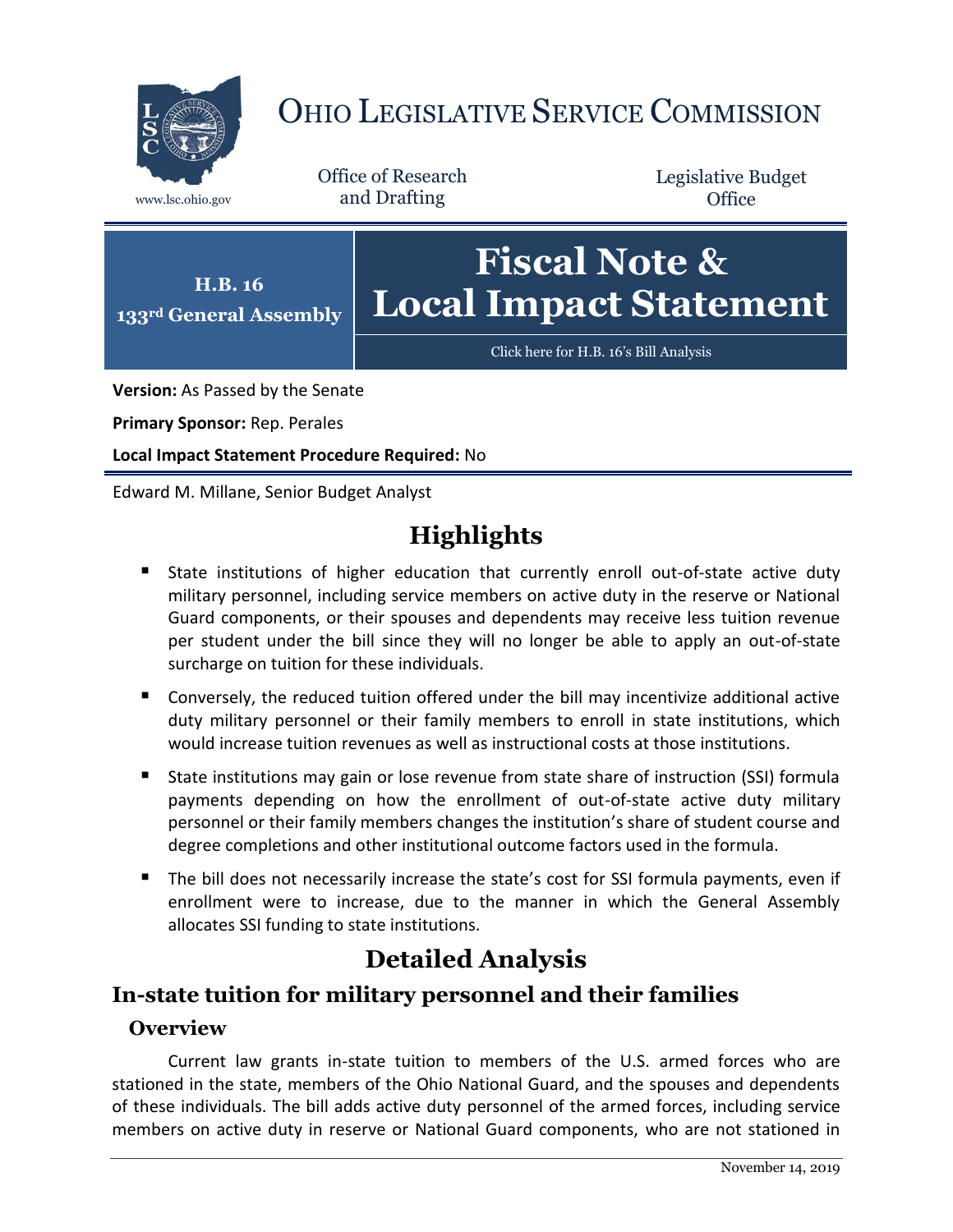Ohio and their spouses and dependents to the students who are eligible for in-state tuition, as long as the student is living in the state as of the first day of a term of enrollment. State institutions that currently enroll these students will receive less tuition revenue than under current law. Most nonresident students attend four-year university main campus locations. The annual tuition revenue loss per full-time student would average \$9,577 for those institutions, which is the difference between the average out-of-state and the average in-state tuition charged at four-year campuses. On the other hand, the reduced tuition offered under the bill may incentivize additional active duty military personnel or their family members to enroll in Ohio institutions, which would increase tuition revenues as well as instructional costs. For each new full time student enrolled, the average annual tuition revenue gain per student would be \$9,801 for four-year main campus locations, which is the average in-state tuition amount. In addition, state institutions may gain or lose revenue from state share of instruction (SSI) formula payments. The following provides additional details.

#### **Tuition revenues**

State institutions generally can charge a higher tuition rate to out-of-state students than they can for in-state students. Under the bill, state institutions will receive less tuition revenue for eligible active duty military personnel and family members that would have otherwise attended the institution at out-of-state tuition rates because the active duty member is not stationed in Ohio. The cost of this provision is uncertain, as enrollment data reported by state institutions to the Ohio Department of Higher Education (DHE) does not identify the number of active duty military personnel and family members attending the institutions by residency status. However, as a point of reference, institutions classified 14.7% of students as nonresidents in the fall 2017 headcount reported to DHE. About 85% of these students attended four-year main campus locations. The table below shows that, in FY 2019, the average in-state tuition for full-time undergraduate students enrolled at the main campuses of the state's 13 public four year universities was \$9,801, while the average out-of-state undergraduate tuition charged to a student was \$19,378. The difference, \$9,577, represents the average amount of the annual revenue loss per student at those locations due to the bill. The difference was less for students that attend community and technical colleges. The annualized in-state rate at those institutions averaged \$4,539 while the out-of-state rate averaged \$8,625, for an average difference of \$4,086.

| Average Annualized Undergraduate Tuition by Residency and Status, FY 2019 |                                                             |                                                         |                   |
|---------------------------------------------------------------------------|-------------------------------------------------------------|---------------------------------------------------------|-------------------|
| <b>Sector</b>                                                             | <b>Average Out-of-State</b><br><b>Undergraduate Tuition</b> | <b>Average In-State</b><br><b>Undergraduate Tuition</b> | <b>Difference</b> |
| University main campuses                                                  | \$19,378                                                    | \$9,801                                                 | \$9,577           |
| University regional branches                                              | \$15,741                                                    | \$5,814                                                 | \$9,927           |
| Community colleges                                                        | \$8,625                                                     | \$4,539                                                 | \$4,086           |